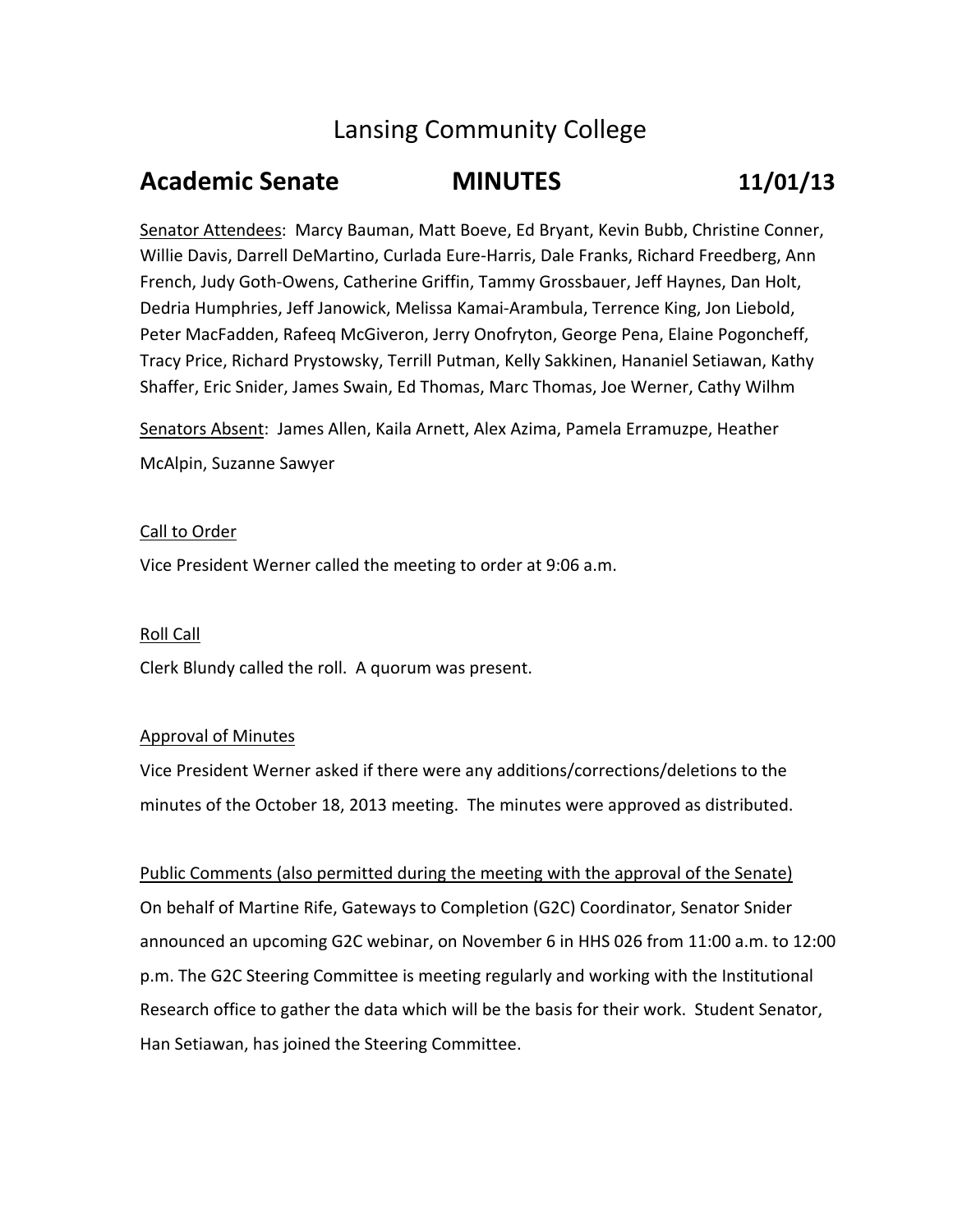#### Announcements

### Information Technology Office to Present on the OCS Replacement

Vice President Werner indicated this item was added late to the agenda. There were no objections.

Vice President Werner asked Senator Bubb to introduce his team. Senator Bubb indicated that a year ago a plan was announced for replacement of the OCS system. He introduced Quentin McCallum and John Hendzel, key players in this transition, who are in turn working with "Document Czars" on campus. Quentin announced our current file storage area (Fleetwood) will have a partner located in the Cloud, Sharepoint, which was selected as the collaboration tool. The change will occur December 19‐20, 2013. Training will be available and announced via Star Alert and on MyLCC. Sharepoint is compatible with Apple. John Hendzel works with email, calendar and voice mail. There are ongoing issues with calendars and email quotas. The new system will have 25 GB of space instead of the current 150 MB. Voice mail has been an issue and will switch to CISCO Systems. There will be end user responsibilities to move from Oracle to Microsoft, so please watch for updates and training opportunities. IT will be back to future Senate meetings to provide updates and allow communication between IT and faculty. It is important that any IT issue be reported to the LCC Help Desk, 485-5221 or via email lcc1@lcc.edu for logging and resolution. Please let Senator Bubb or the Help Desk know if you have concerns or recommendations as well. Provost Prystowsky asked if LCC has a virtual private network (VPN) for protection when working from home or when traveling. Senator Bubb indicated College does and it is available on the LCC website http://lcc.edu/pcts/sdc/ and select "Cisco VPN Client."

- a) Topics the Executive Committee would like the Senate to contemplate for future discussion:
	- a. Provost Prystowsky to address: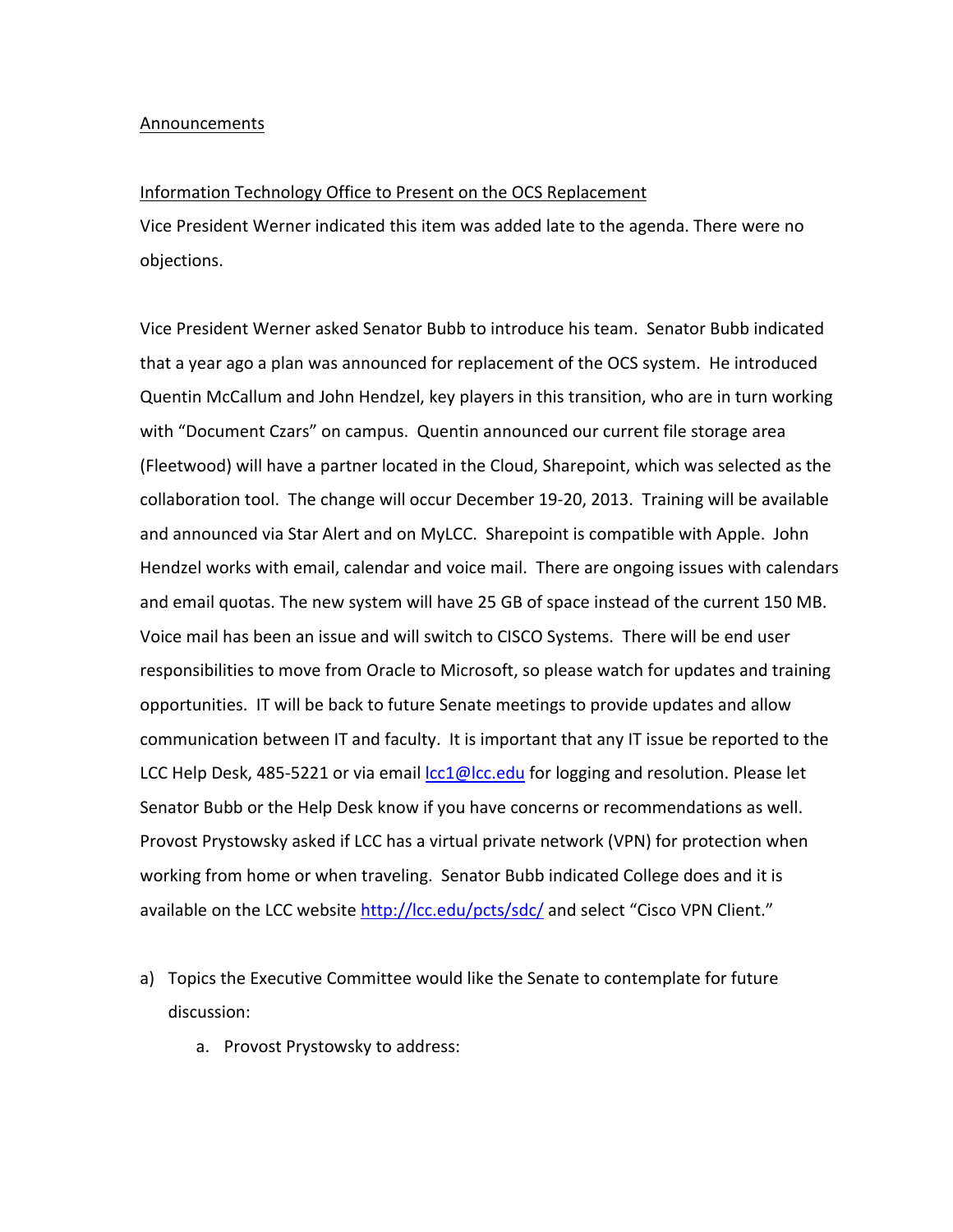i. Faculty Performance reviews regarding Evaluation Process regarding Peer Review:

Provost Prystowsky indicated an email was sent to faculty yesterday announcing a hold to this process for the 2013‐14 year. He is working with James Mitchell in HR and Cindy Storie, MAHE, to slow things down. Please watch for updates regarding this process after the first of the year.

ii. Program Operating Plans & the progress thus far:

Provost Prystowsky checked with the Deans on where we are with program operating plans. He has asked Dean Montague to contact Cindy Storie regarding a survey to capture feedback about the process. He asked senators to fill out the survey when it comes out. In addition, good operating plans that came in will be used as a model and presented during a panel session at the January 9, 2014 faculty professional activity day. It is still the goal to have operating plans available to view college wide.

- iii. Other Announcements from the Provost:
	- ‐ Professional Activity Days Update: An announcement will be coming soon for the January 8‐9, 2014 Professional Activity Days. Senator Price and Provost Prystowsky are on a committee that has been planning these activity days. Provost Prystowsky indicated a facilitator will be coming in for the first day, Dr. Mark Taylor. You may visit his website http://taylorprograms.com/ to familiarize yourself with his work, particularly his article series regarding Teaching Generation NeXt (on his home page, click the tab "Dr. Taylor's articles"). On the second day, activities will include a Title IX presentation on faculty responsibilities by Bev Baligad, and a panel on the operating plans. The afternoon would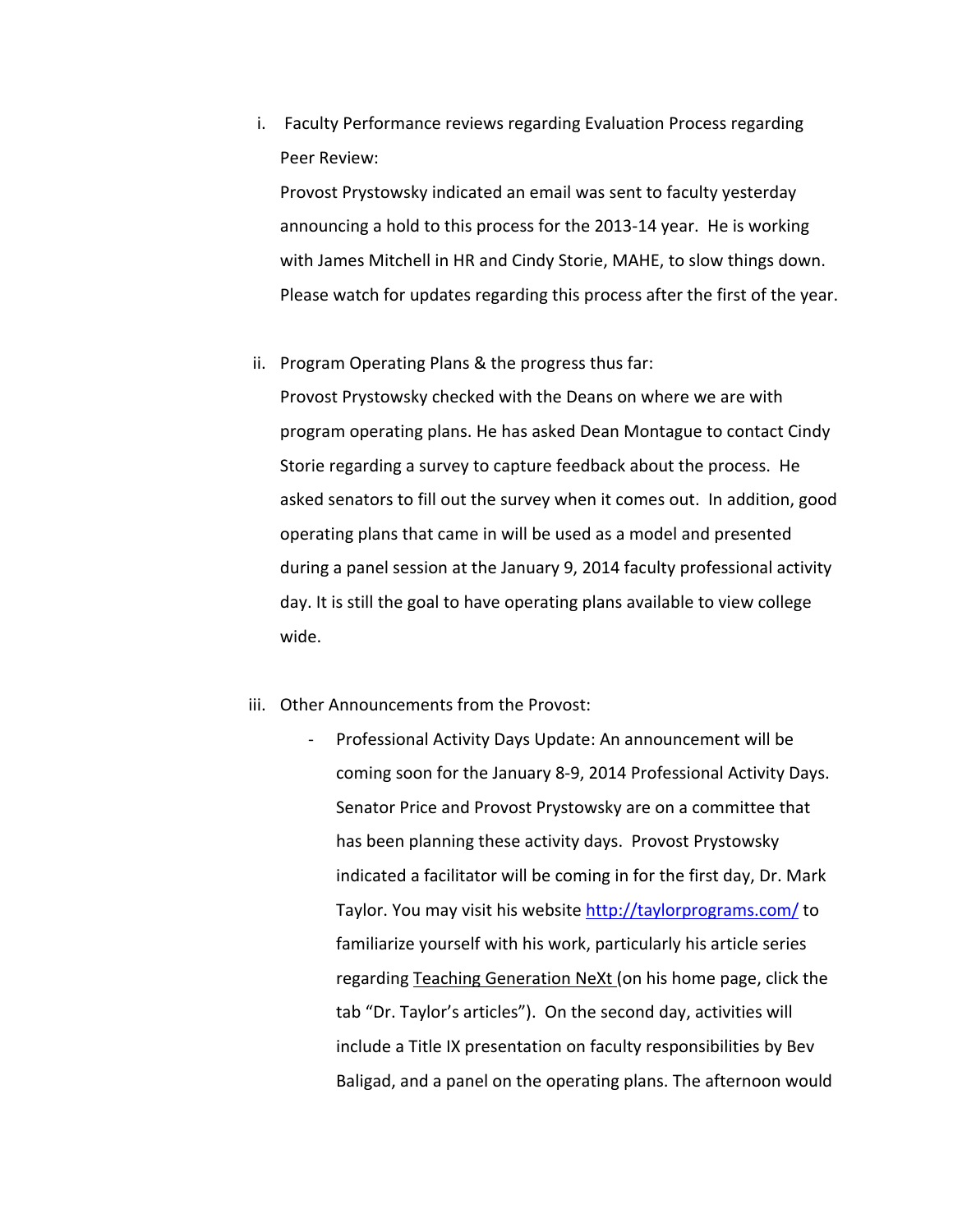be free for some work sessions. Please watch for more information from the Provost's Office.

- ‐ Brief update on two vacant positions in Academic Affairs, the Associate Vice President, and the Director for the Office of Data Science. He hopes these positions will be filled before the first of the year.
- ‐ It has come to his attention that not all faculty are using D2L for syllabus and grades. The Senate may want to address this issue. We want to be as helpful as possible to our students.
- ‐ He thanked everyone for the good work they are doing at the Senate and beyond, including progress with G2C, AAC&U, and Global Education.
- b. Vice President Werner to address:
	- i. Printed Schedule Books for the future looking for feedback from Senators for discussions in the future: The question is: are printed schedule books still needed? As soon as books are printed, they are out of date. Be thinking about it. Senator Grossbauer indicated approximately 3,500 schedule books are printed for spring 2014. The effort to produce is the same to make one vs. 3,500. Many colleges have done away with printed copy. You can print what you need from it online, and access to printers is available on campus. We need to think about what is good business practice. This will affects advisors and other groups and we want input. Contact Secretary Conner if you have points you'd like to discuss regarding this issue. Please bring back your personal experience working with schedule book online and what issues are.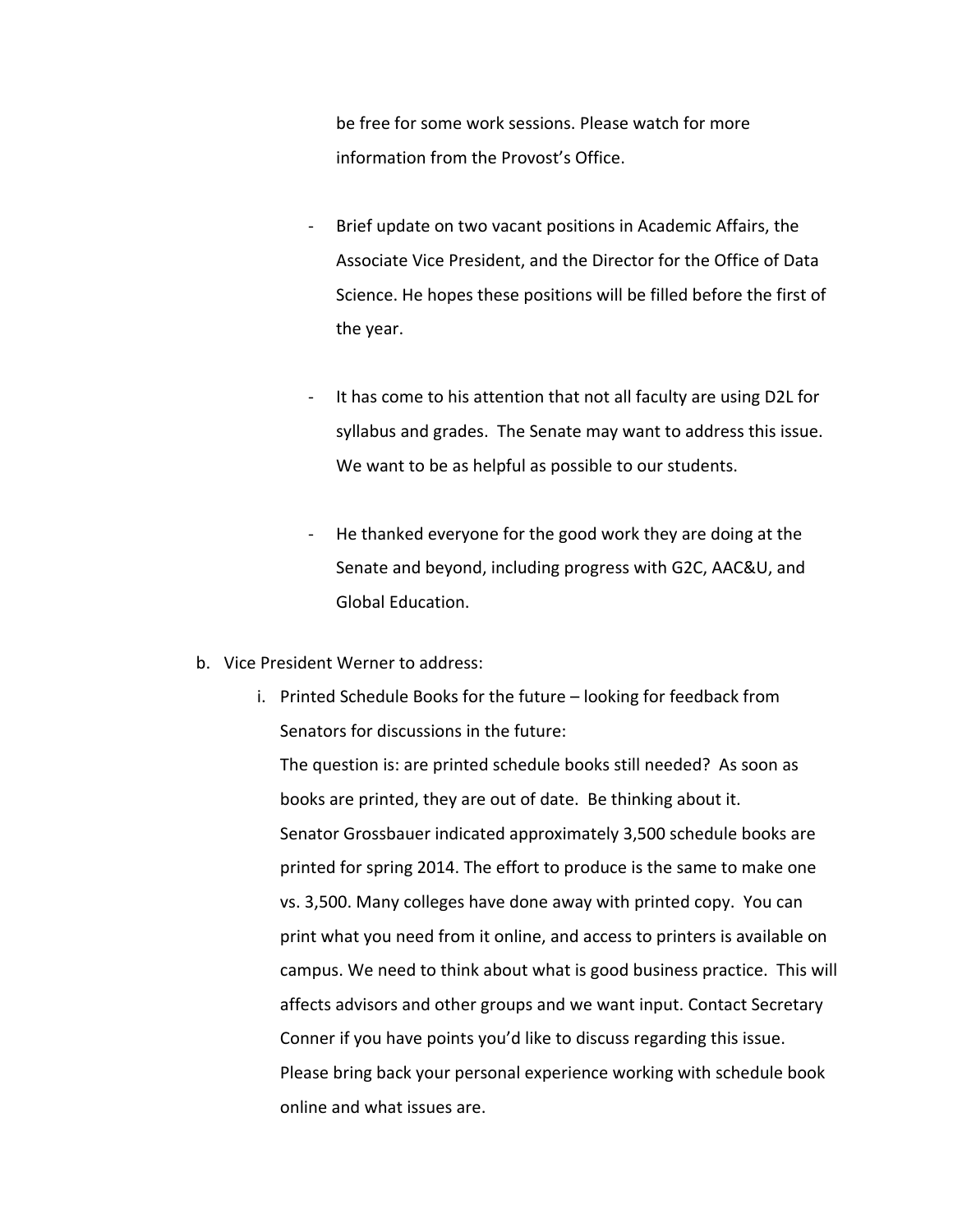- ii. Should course fees include such items as textbooks and other materials, which could be delivered to students or picked up by students? Think how it impacts your students and share at future meeting.
- iii. If a different instructor is assigned to teach a course at the last minute, should the new instructor be expected to use the textbook and other materials that were ordered by the original instructor, or be allowed to make changes? How close to the beginning of the next semester should changes be allowed, if at all? Think about what makes the most sense. Senator Janowick asked about an agenda item regarding textbooks in general regarding timelines w/bookstores, new editions, etc.

Vice President Werner asked Senators to submit to Secretary Conner any other agenda items for upcoming meetings for the Executive Committee to consider.

Senator Bauman asked about the Technology Policy and how faculty use Technology. Faculty are caught between two sides – academic side and administrative side. Students use Facebook but faculty technically are not allowed to.

Senator Liebold asked about the Grades Due policy. Grades are due at 8:00 a.m. but classes that meet the night before don't have time to input. The Provost indicated the Academic Policy Advisory Committee (APAC) will add this as a future agenda item.

Senator Griffin indicated items she would like to be discussed in the future by the Senate: 1) FT Faculty being paid to sub. 2) Being mandated to work overload in the fall which you aren't paid for until the spring. The Provost indicated these items are contract issues that are currently being discussed and are already being worked on.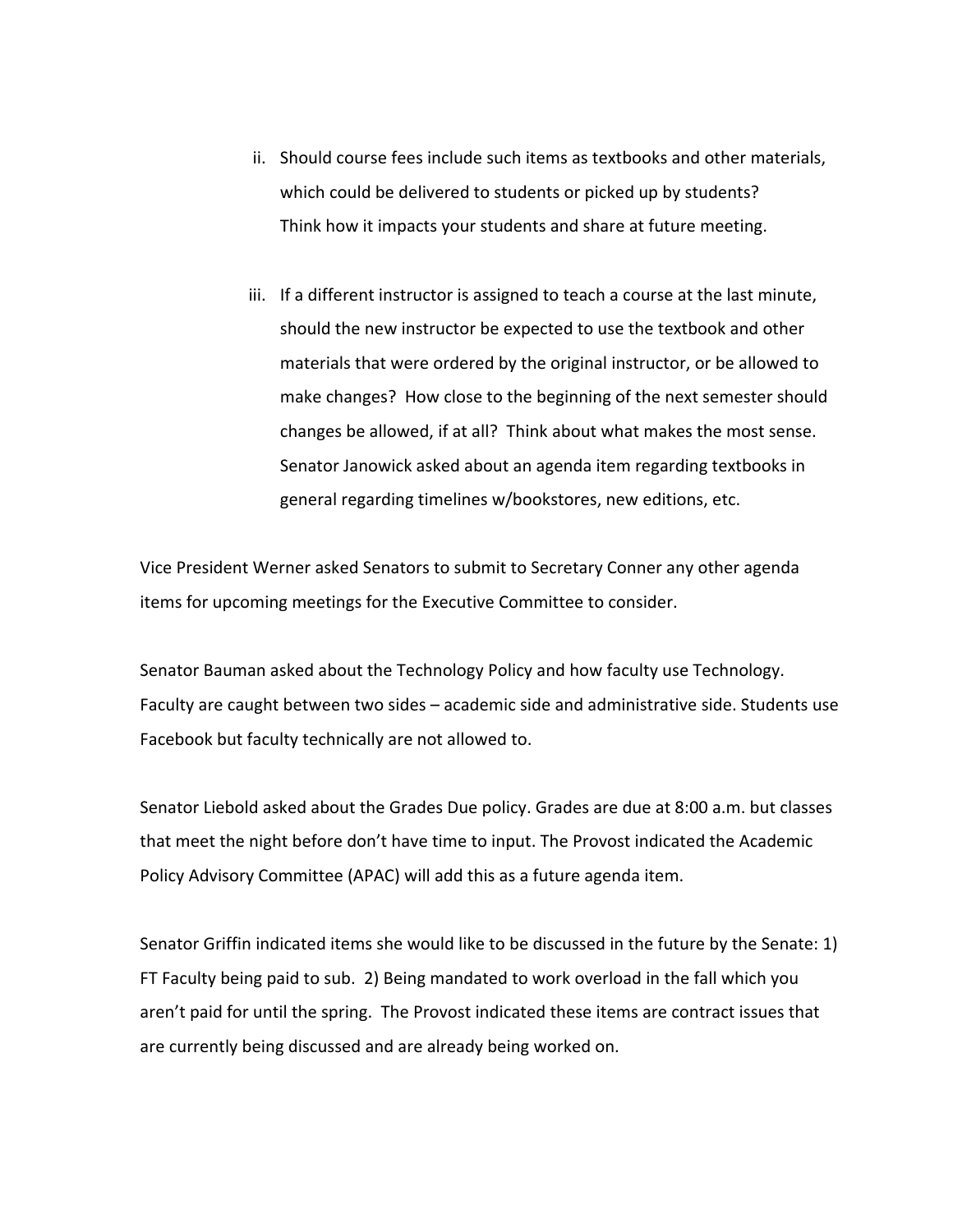Senator Kamai‐Arambula asked how we can find out what work is being done by other groups on campus. The Senate meetings are open to the public, but other college meetings are not, or at least are not publicized. The Provost indicated Senate meetings are subject to open meeting laws, but other meetings on campus are not subject to the same rules. It is assumed that those who go to other college meetings, for example, the President of the Senate, the President of MAHE, guests to Provost's Cabinet, etc. take their constituents' concerns to those meetings, and in turn report back out to their constituents.

Senator Kamai‐Arambula indicated it would be helpful to have one calendar for all committees that senators are part of. It was suggested by Vice President Werner that senators send this information to Secretary Conner and indicate the dates/times of meetings that we can post on D2L that would include a "parking lot" space for topics Senators would like addressed by that group, and what the urgency of the issue is. The Senate Executive Committee could review this parking lot of items when setting Senate agendas.

Senator Humphries asked how to get the topic about where writing fits into LCC education, on the agenda. Vice President Werner suggested she write up her question and send it to Secretary Conner to take to the Curriculum Committee.

Senator DeMartino had two items: 1) can the Senate have updates from Senate subcommittees, like CIC and eLearning Advisory committees? 2) Can the Senate receive updates from other groups? Vice President Werner indicated these may be standing items for future meeting agendas.

Secretary Conner gave an update from the AQIP Steering Committee. She indicated that now that taskforces have been active for a few weeks, if you would like to change groups at this point in the process, they would foster that. Please talk with your team chair about this.